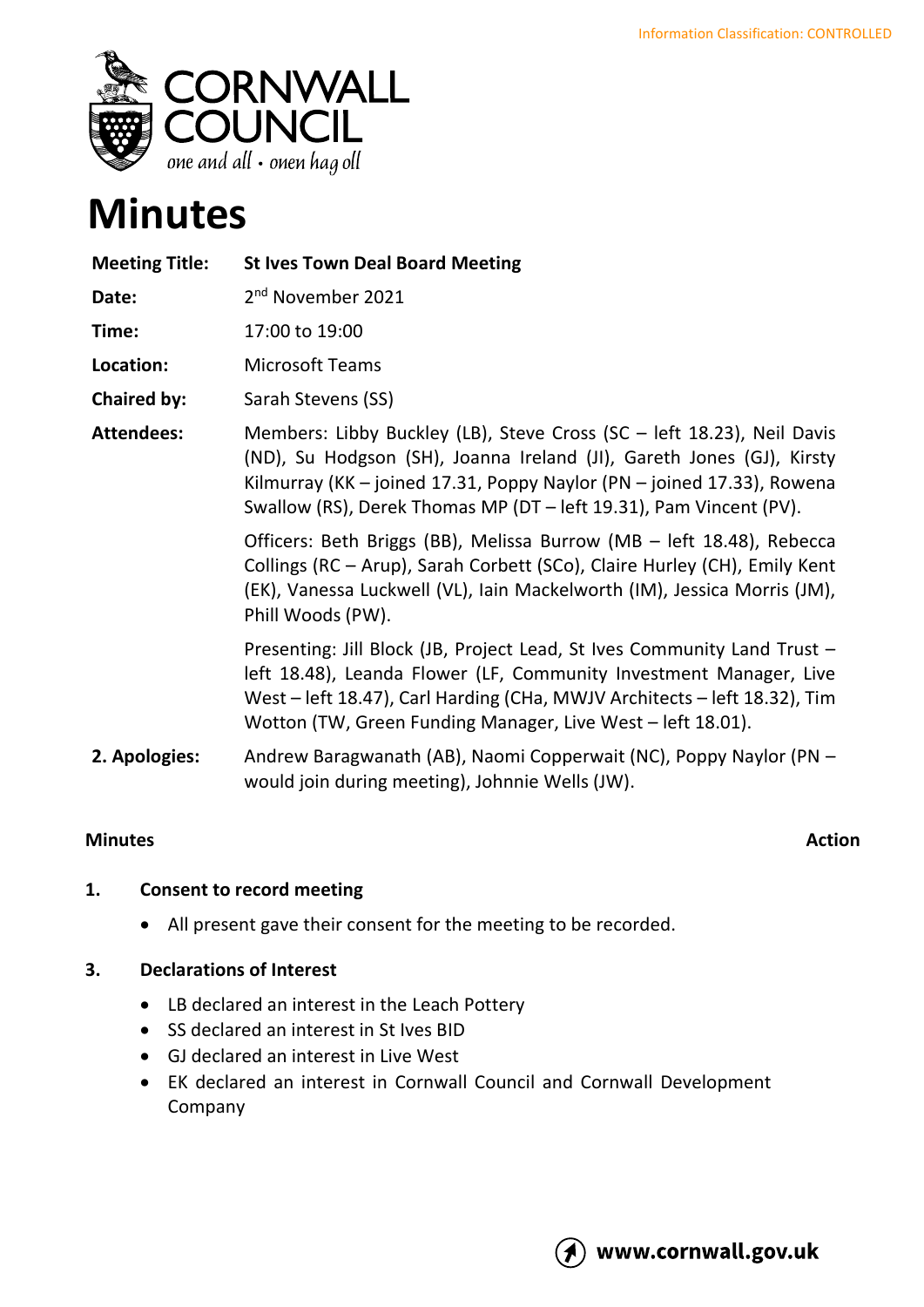#### **4. Minutes and Action Tracker**

- Item 4, action  $2 PW$  advised that it was challenging to hold hybrid meetings in a community setting, but he would keep the Board informed.
- Item 6, action 5 RS had contacted CH to put herself forward for the Rugby Club working group. No one had volunteered to join the Communications Sub Group.
- Item 9, action 8 **ACTION 1:** PW to circulate updated revised Terms of Reference and related documents. PW/SCo
- All other actions had been completed.
- The minutes of the last meeting were agreed as an accurate record.

#### **5. Town Deal Project Lead presentations**

### Old Vicarage Project

- Jill Block (JB), Project Lead for the Old Vicarage, gave a presentation about the project. A copy of the slides was circulated after the meeting.
- Following the presentation, SS noted the current high demand for builders and asked if the team had any builders interested in the work. JB advised that they had received one quote and were in the process of obtaining more.
- JB also advised that air source heat pumps and an electric vehicle charging point would be installed at the property.

#### Live West

- Tim Wotton (TW) and Leanda Flower (LF) updated the Board on the Live West project. A copy of their presentation was circulated after the meeting.
- Following the presentation TW clarified that although the project target was to retrofit 157 rented properties in St Ives that had an EPC (energy performance certificate) rating under EPC-C, they were aiming to over deliver and retrofit all 220 properties identified as having an EPC rating of less than EPC-C. He also noted that Live West was hoping this project would unlock further funding from the Department for Business, Energy & Industrial Strategy (BEIS) to retrofit properties with an EPC rating over EPC- $C<sub>1</sub>$

## Rugby Club

- Carl Harding (CHa) talked the Board through his presentation about the Rugby Club project. A copy was circulated after the meeting.
- CHa advised that the project was at an early stage and they were looking at how the site could be used to accommodate two pitches for the Rugby Club, space for housing and sensitivity to the AONB and Heritage Coast designations which covered part of the site.
- He noted that a covenant applied to part of the site and prevented building on that land. JM advised that the PMO was liaising with relevant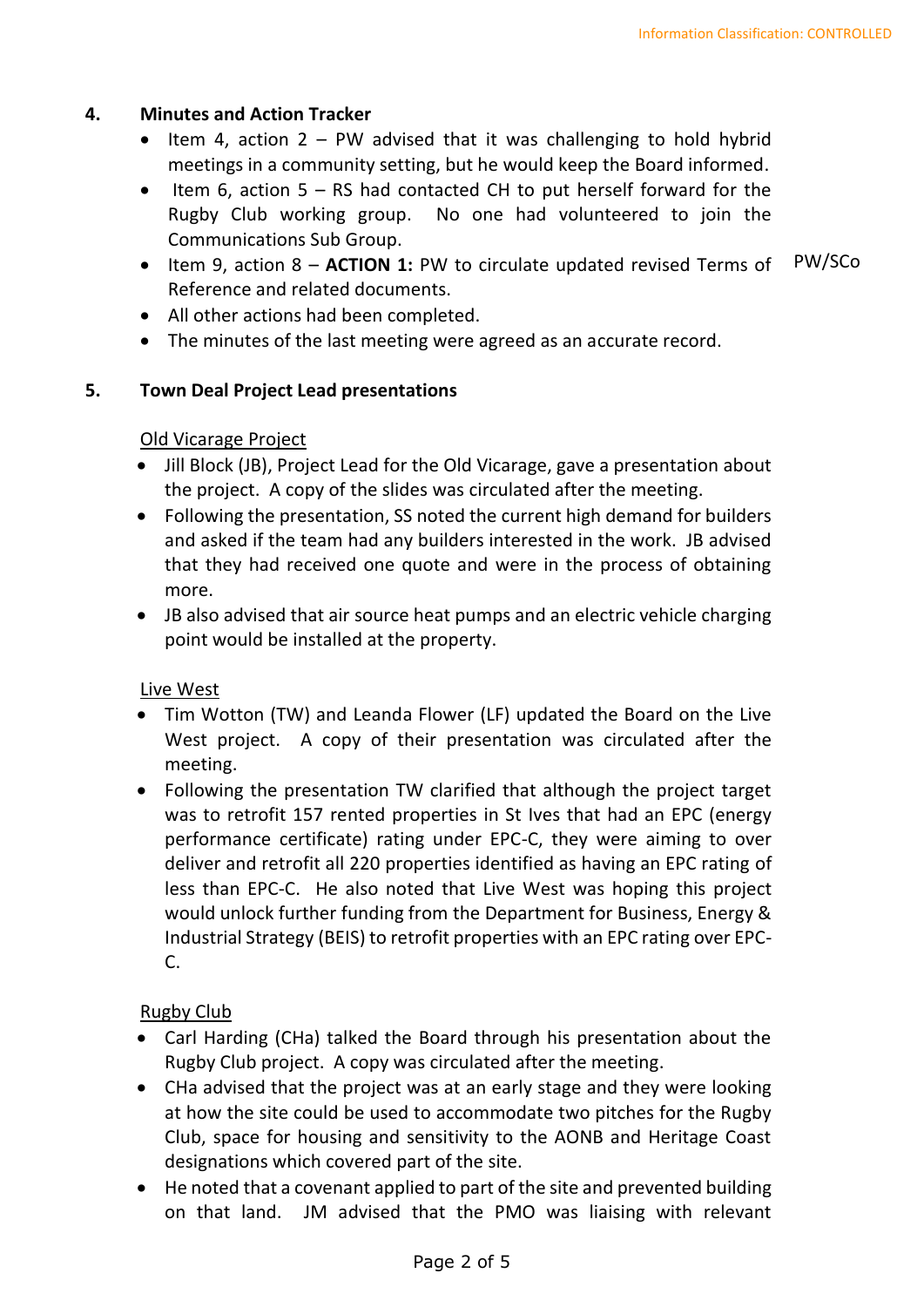departments of Cornwall Council regarding the covenant, but a view from the Board was required before it could be pursued further.

- MWJV had prepared four options for developing the site, as shown in the presentation.
- JM advised that the PMO was seeking a mandate from the Board to pursue an option that provided two pitches and maximised space for affordable housing and extra care accommodation.
- SS noted that it was difficult to give a view as they had not seen the plans in detail.
- JM advised that a working group was being formed to involve all stakeholders and they would provide the Board with more clearly defined options that they could look at in detail, but at this stage the PMO just needed a mandate to pursue an option that provided two pitches and prioritised affordable housing.
- Having discussed the issue, the Board voted on whether to support the approach JM had outlined and the majority (11) were in favour.
- **ACTION 2:** SCo to circulate presentations with minutes. SCo

## **6. Low Carbon Transport Hub**

- Melissa Burrows (MB) introduced herself as the Town Deal Delivery Commissioning Specialist providing project oversight for Truro and Camborne. She was also acting as project lead for some Cornwall Council led transport schemes including the Low Carbon Transport Hub which she was in the process of handing over to JM.
- MB gave a verbal update on the Low Carbon Transport Hub project.
- Project initiation commenced on  $8<sup>th</sup>$  Sept 2021 and a Project Initiation Document (PID) had been produced, which had been circulated with the agenda pack.
- Mace Ward transport consultants had been commissioned and feasibility work was at an early stage, with delivery of options and feasibility expected in December.
- The priority for the project had moved away from the delivery of a second platform at St Ives Railway Station towards pedestrianisation of the town and the multi modal transport hub at the station. This reprioritisation had been prompted by liaison with Network Rail which identified that development of the second platform was at an early stage and this was considered to present a risk to Town Deal delivery deadlines.
- The feasibility work would link with any improvements Network Rail would be carrying out as part of their own programme of works. MB intended to maintain close links with Network Rail and had requested sight of any draft proposals for the second platform.
- SS questioned the move away from the delivery of a second platform as she has spoken to Network Rail who had advised that they were on target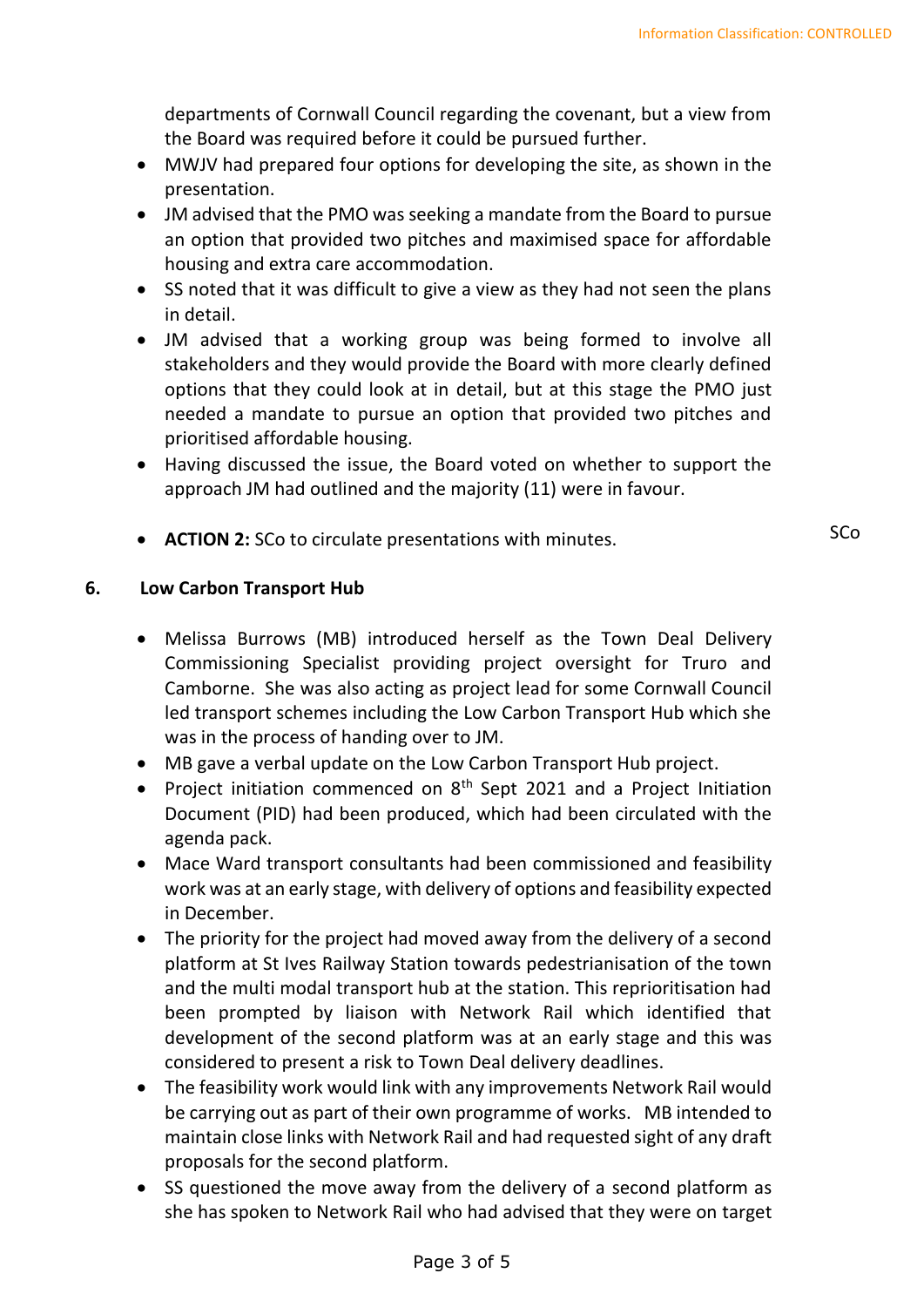to deliver it. MB advised that the PID could be updated when further information was received from Network Rail.

• **ACTION 3:** Cornwall Council to provide an updated Transport PID JM

## **7. Programme Management Office Update**

- Reports were circulated with the agenda pack.
- CH updated the Board noting that Mutual Ventures had begun developing businesses cases with non-Cornwall Council led projects the cashflow facility had been accessed by some St Ives projects.
- She flagged that the key risk (across all four Town Deals) was cost escalation driven by costs becoming clearer as projects' business cases were developed, plus cost escalation due to the pandemic and supply chain issues. This could mean that some projects would be unable to deliver their planned activity within their funding envelope, however there were various approaches to mitigating this risk that could be employed.
- **ACTION 4:** PMO to report on cost escalation in relation to St Ives projects and mitigation at next meeting.
- JM noted that the Youth Worker project currently sat with the Leach Pottery project but might be better aligned with another. A number of possibilities were considered such as aligning it with the community orchard or Guildhall projects. SS advised that the Community Orchard was open to taking the project on.
- **ACTION 5:** JM to meet with Phoebe Sampson and discuss aligning the Youth Worker project with the community orchard.

#### **8. Comms update**

- CH confirmed that a Communications Lead, Aurore Parkin, had been recruited to the PMO as of  $1<sup>st</sup>$  November. AP would be meeting with towns and would be supporting the development of local communications strategies, allocation of budget and procurement of local communications management.
- SS noted that PN and NC had put themselves forward to join the Communications Sub Group.

#### **9. AOB**

- LB noted that project updates in the Highlight Report (provided by the consultants) were very brief. She suggested it might be useful for projects to provide a short report directly to the Board as this would allow them to flag issues that would not be picked up in the high-level update from the consultants.
- **ACTION 6:** JM, CH and LB to discuss how projects report to the Board.
- SS noted that there would be a Delegated Fund meeting on Thursday  $4<sup>th</sup>$ November, and that all Board members were welcome, but were not required to attend.

JM/CH/ LB